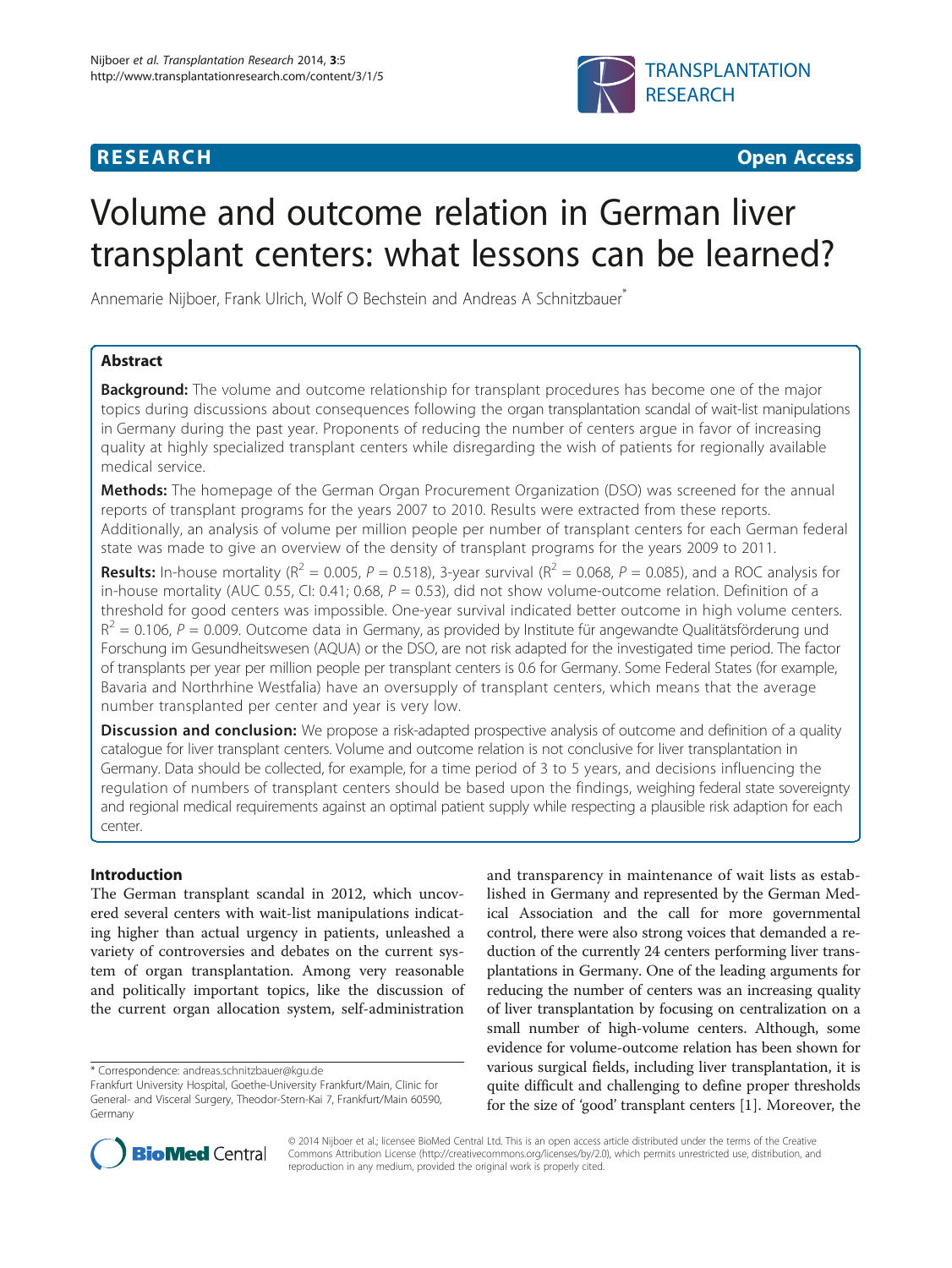field has undergone a dynamic change and has various confounding and bias-factors that may draw a misleading picture [\[1,2\]](#page-6-0). Opponents of closing down small transplant centers argue with the right for a regional medical supply for all patients in times of extreme rationalization and compression of medical treatment in particular areas of Germany. Proposals of centers delivering good outcome range between 20 to 50 liver transplants per year. In order to lift this element of the current debate from a perceived level of evidence to a level with resiliently arguable data based on the best available information, we performed an analysis of in-house mortality, 1- and 3-year survival analysis from annual reports of the German Organ Procurement Organization (DSO) in relation to the volume of transplant centers in Germany for the years 2007 to 2010.

## **Methods**

#### Data source and extraction of data

To receive data for each liver transplant center, the homepage of the Deutsche Stiftung für Organtransplantation (DSO) was screened for the annual reports of transplant programs for the years 2007 to 2010 [\[3](#page-6-0)]. From these reports the results for every individual liver transplant program in Germany were extracted as published in the report under point 1.5 in 'results of transplantation'. Data collected were: 1) patients reported and in-house mortality, 2) 1- and 3) 3-year mortality rates of the patients reported to the DSO in the particular years, and 4) total number of patients transplanted. In cases where five or fewer patients were reported to the DSO, the number of patients was set to five since an exact number of patients reported was not documented in the reports for data safety protection regulations.

Moreover, cumulatively presented data for the years 2009 to 2012 were collected from the annual reports for liver transplantation, which are published by the AQUA institute, the organization that is officially responsible for quality control in liver transplant programs. These data were available from the homepage [\(https://www.sqg.](https://www.sqg.de/ergebnisse/leistungsbereiche/lebertransplantation.html) [de/ergebnisse/leistungsbereiche/lebertransplantation.html](https://www.sqg.de/ergebnisse/leistungsbereiche/lebertransplantation.html)) and were compared to the data from the DSO to determine consistency of the data extracted from the DSO homepage.

Additionally, an analysis of volume per million people per number of transplant centers for each individual German federal state was made to give an overview of the concentration and density of transplant programs in each particular state. Data of the number of liver transplantations from deceased donors for the years 2009 to 2011 were extracted from the DSO homepage [\(http://](http://www.dso.de/medien-und-presse/pressebilder-und-grafiken.html) [www.dso.de/medien-und-presse/pressebilder-und-grafiken.](http://www.dso.de/medien-und-presse/pressebilder-und-grafiken.html) [html](http://www.dso.de/medien-und-presse/pressebilder-und-grafiken.html)). The number of people living in each federal state

was extracted from the homepage of the Federal Office of Statistics in Germany.

#### Analysis

In-house mortality and 1- and 3-year survival data were analyzed descriptively. Data are given as the mean with standard deviation and median with ranges along with 95% confidence intervals (95% CI). Linear regression analyses, analogous to the analysis of Edwards et al., were performed to identify a correlation of survival and size of the transplant centers [\[4](#page-6-0)].  $\mathbb{R}^2$  values (Pearson correlation) and levels of significance  $(P$  values) were depicted and interpreted. Nonlinear regression analysis was performed for in-house mortality with a polynomial cubic equation via dynamic fitting to exclude significance with another model. Additionally, for in-house mortality, a receiver operating characteristic (ROC) analysis was performed, assuming that an in-house mortality of less than 20% is acceptable as demanded in the annual quality definitions for liver transplantation of AQUA (Institut für angewandte Qualitätsförderung und Forschung im Gesundheitswesen, Göttingen, Germany). Data are given as area under the curve (AUC) with 95% CI and significance levels. The outcome for volume per million people per number of transplant centers in the individual federal states in Germany was given as a factor. Statistical analysis was performed with SPSS™ Version 20 (IBM, Armonk, New York, USA).

### Results

#### Completeness and quality of data

For a total of 3,317 patients, in-house mortality rates were reported whereas a total of 4,316 patients were reported as transplanted in the investigated 3-year period. This resulted in a reporting rate of 76.9% of patients, reflecting the large variety of the quantity of reported data in the investigated time period between 2007 and 2010. Notably, quality control of liver transplant programs does not distinguish between transplantation from deceased donors, living-related liver transplantations, pediatric liver transplantation or split-liver transplantation, so far. Information on the number of re-transplantations was also not available.

#### In-house mortality

A total of 79 (82%) of 96 datasets (1 report per center per year from 24 centers) reporting in-house mortality were available for the years 2007 to 2010. A total of 24 transplant centers reported their results to the DSO. The mean in-house mortality was  $17.6 \pm 11.3\%$  (range: 0 to 71.4%). The German institute for quality control AQUA defined an in-house mortality of ≤20% as acceptable. In-house mortality >20 percent precipitated queries for explanations of mortality from the particular center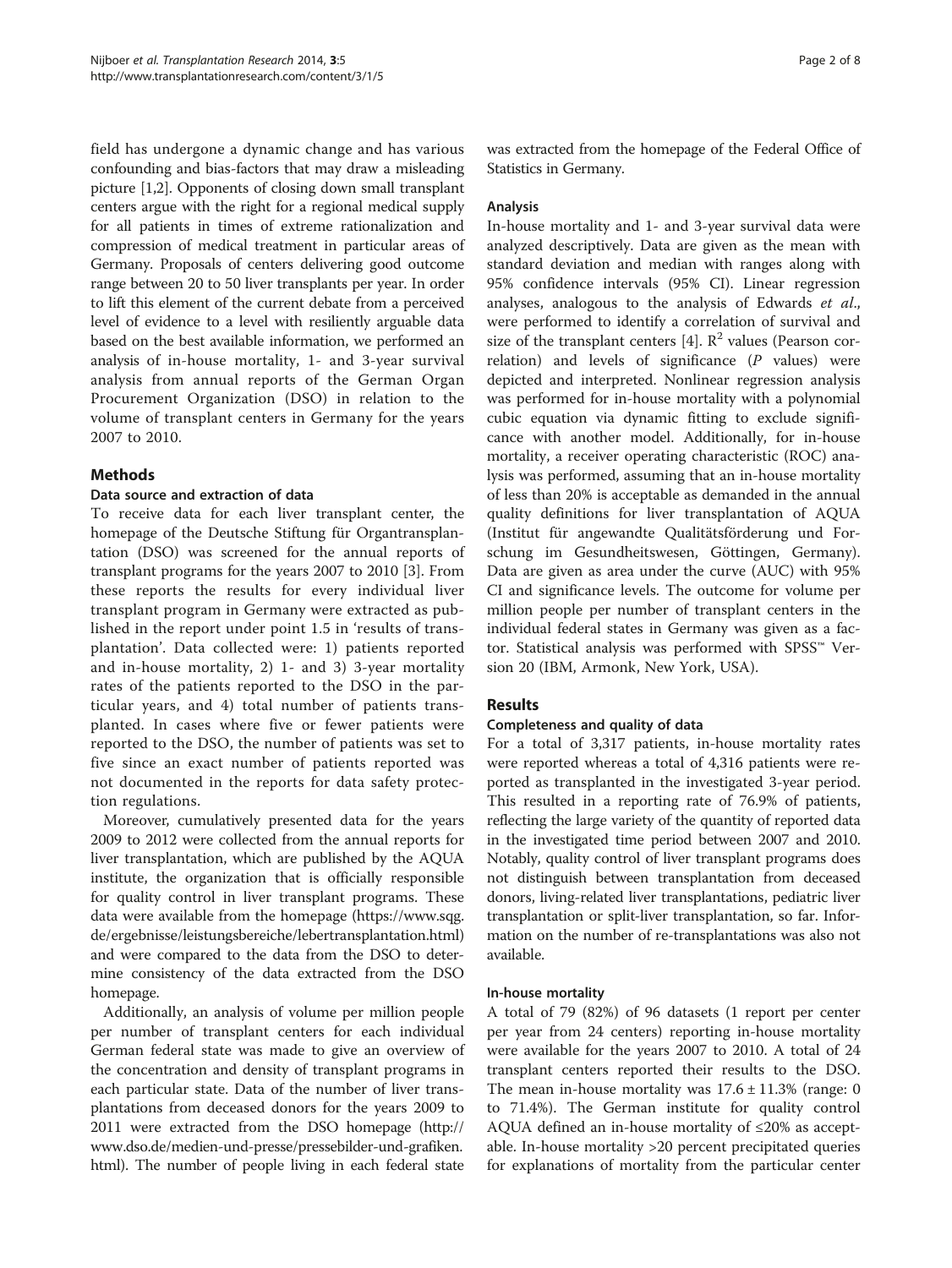for every individual case to a monitoring board at AQUA. Figure 1 shows an equally distributed cloud diagram around the 20% in-house mortality line for small centers (but reporting more than five liver transplants per year) as well as for larger centers. This is supported by the ROC-analysis (AUC 0.55, CI 0.41; 0.68,  $P = 0.53$ ) displayed in Figure [2,](#page-3-0) delivering no clinically significant cut-off value for the volume of a transplant center that impacts transplant outcome positively or negatively. Notably, there are a large number of centers that reported five patients or fewer, although officially performing much higher numbers of liver transplants. The number of centers performing fewer than 20 liver transplants per year was stable over the years, ranging between 4 and 8 (16.7 to 33.3%) centers.

#### One- and three-year patient survival

For 1-year survival data a total of 64 (67%) of 96 datasets were reported to the DSO. One-year overall mean survival was  $73.2 \pm 16.8\%$  (range: 0 to 100%). Figure [3](#page-3-0) shows a cloud diagram with an equal distribution for transplant centers reporting more than five transplants per year. Three-year survival was reported with a mean of  $66.0 \pm$ 18.4% (range: 0 to 100%) reflecting a trend for better outcome in sites transplanting more than 30 livers per year (Figure [4\)](#page-4-0). However, this finding is based on 45 (47%) of 96 datasets received during the investigated period.

### Linear regression analysis comparing outcome and volume

Regression analysis for in-house mortality ( $r^2 = 0.007$ ,  $P = 0.52$ ) and 3-year overall survival ( $r^2 = 0.05$ ,  $P = 0.09$ ) delivered no significant correlation between center volume and outcome. However for 1-year-overall survival, a better outcome was significantly correlated with larger center size ( $r^2$  = 0.09, P = 0.009). Nonlinear regression, as mentioned in the methods section, did not reveal a significant relationship between parameters for in-house mortality ( $P = 0.257$ ).

## Consistency check of results comparing DSO data with AQUA institute data

A critical review of the findings of our analysis suggests that data quality may cause a significant bias. Therefore, overall quality data from the AQUA institute were excerpted from the annual reports as a consistency check. The completeness of reported datasets to the AQUA institute for the years 2009 to 2012 was between 96 and 103% for all liver transplant programs in Germany as outlined in their reports. The median in-house mortality for centers performing fewer than 20 liver transplants per year was similar to that for centers with more than 20 transplants per year, reaching less than 20% in-house mortality. Similar data were published for 1-year survival of patients who did not experience in-house mortality. In both groups, regardless of the number of transplants performed, the average 1-year survival rate censored for in-house mortality was between 90 and 93% for the years 2009 to 2012.

### Transplant volume per million people per transplant center

There were 3,413 liver transplants from deceased donors in Germany between 2009 and 2011, which is an average of 1,137 transplants per year performed at 24 transplant

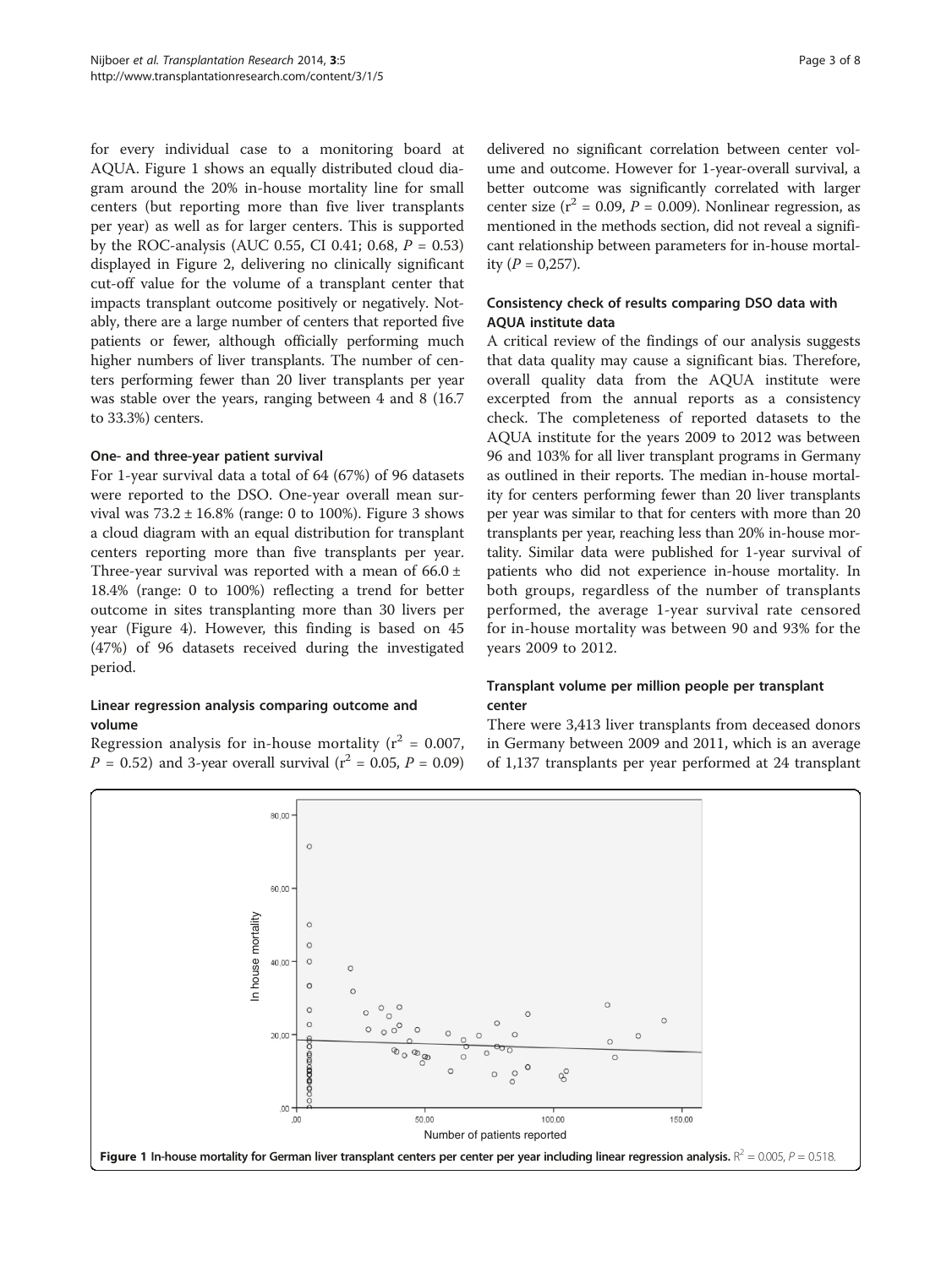<span id="page-3-0"></span>

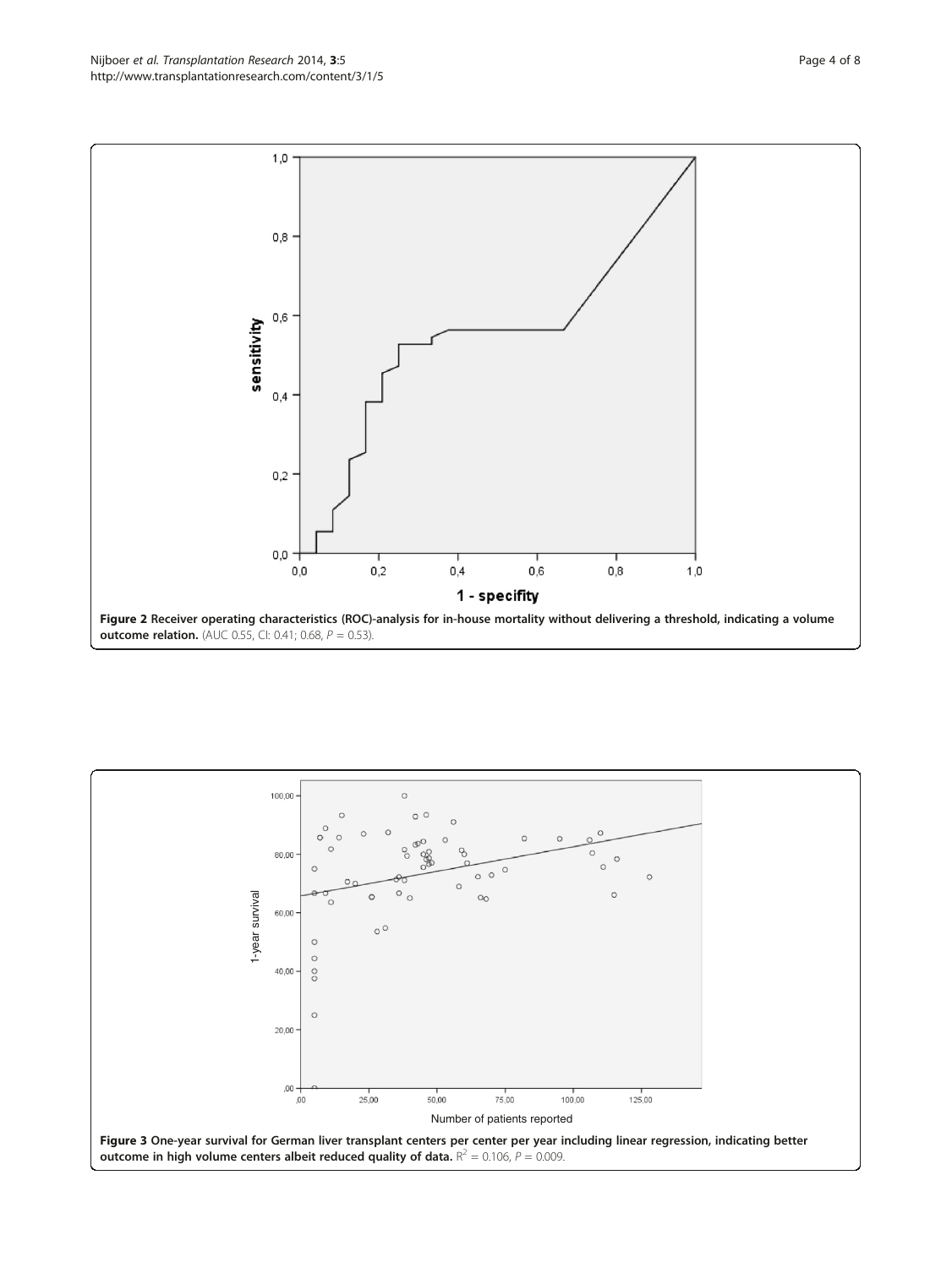<span id="page-4-0"></span>

centers in Germany, representing 82 million people. Descriptively calculated, the annual number of transplants per million people per transplant centers is 0.6 in Germany. However, when calculated as the number of transplants per million people per transplant centers in each individual state, results become clearer and depict a representative density of regional medical supply. Considering these calculations, there are regions with fewer than 5 transplants per million people per transplant centers (Bavaria, Northrhine-Westfalia, Mecklenburg-Western Pomerania) and other regions between 5 and 15 transplants per million people per transplant centers (Baden-Wurtemberg, Hesse, Lower Saxony, Rhineland-Palatinate, Saxony-Anhalt, Schleswig Holstein/Hamburg) and those with more than 15 transplants per million people per transplant centers (Berlin/Brandenburg, Saarland, Saxony, Thuringia) (Table [1\)](#page-5-0). Excluded from our consideration was a certain patient traffic from one federal state to the other, especially in adjacent regions or over-regionally active sites, who recruit their patients from all over Germany. Nonetheless, when comparing the numbers with data from the United Kingdom (UK) (as outlined in the discussion), data appear to be consistent, comparable and conclusive.

### **Discussion**

The relation of volume and outcome for German liver transplant centers cannot be conclusively and satisfactorily determined. Data provided by the DSO, as well as by the AQUA institute, are not strikingly significant for all years analyzed. There are several reasons for this conclusion. First, the quality of reported data is moderate

with completeness of datasets reaching only 82% for inhouse mortality and less for 1- (67%) and 3- (47%) years overall survival for the years 2007 and 2010. To receive a clear picture a 100% quality assurance is necessary. Otto et al. indicated this discrepancy and problem earlier, in 2011, when they drew a worst-case and best-case scenario for 1-year survival data after liver transplantation. For the year 2009 a 1-year survival of 76.1% was reported by the AQUA institute. However, the status of 165 out of 964 patients was unknown, resulting in a best-case scenario (all patients with unknown status alive) of 80.2% and a worst-case scenario (all patients with unknown status dead) of 63.1% [\[5\]](#page-6-0). The current situation in Germany is that the AQUA institute demands 100% data reports and paints a worst-case scenario in case of missing data, indicating lower quality for noncompliant centers. However, data from the AQUA institute, as outlined in the results section for the years 2009 to 2012, also did not reveal noticeably better results - except for 1-year survival in 2012 - for larger centers with a data quality ranging between 96 and 100% for the investigated years. Therefore, our findings are consistent albeit data quality for individual centers from the DSO-homepage is moderate.

Second, results for pediatric and adult liver transplantation are reported as one collective, although results vary significantly, reaching 1-year survival rates of 90 to 95% for pediatric liver transplant recipients [[6](#page-6-0)]. This leads to a possible bias in the interpretation of better results from centers that perform pediatric and adult liver transplantation. For Germany, results of adult transplantation are inferior to data from other countries: a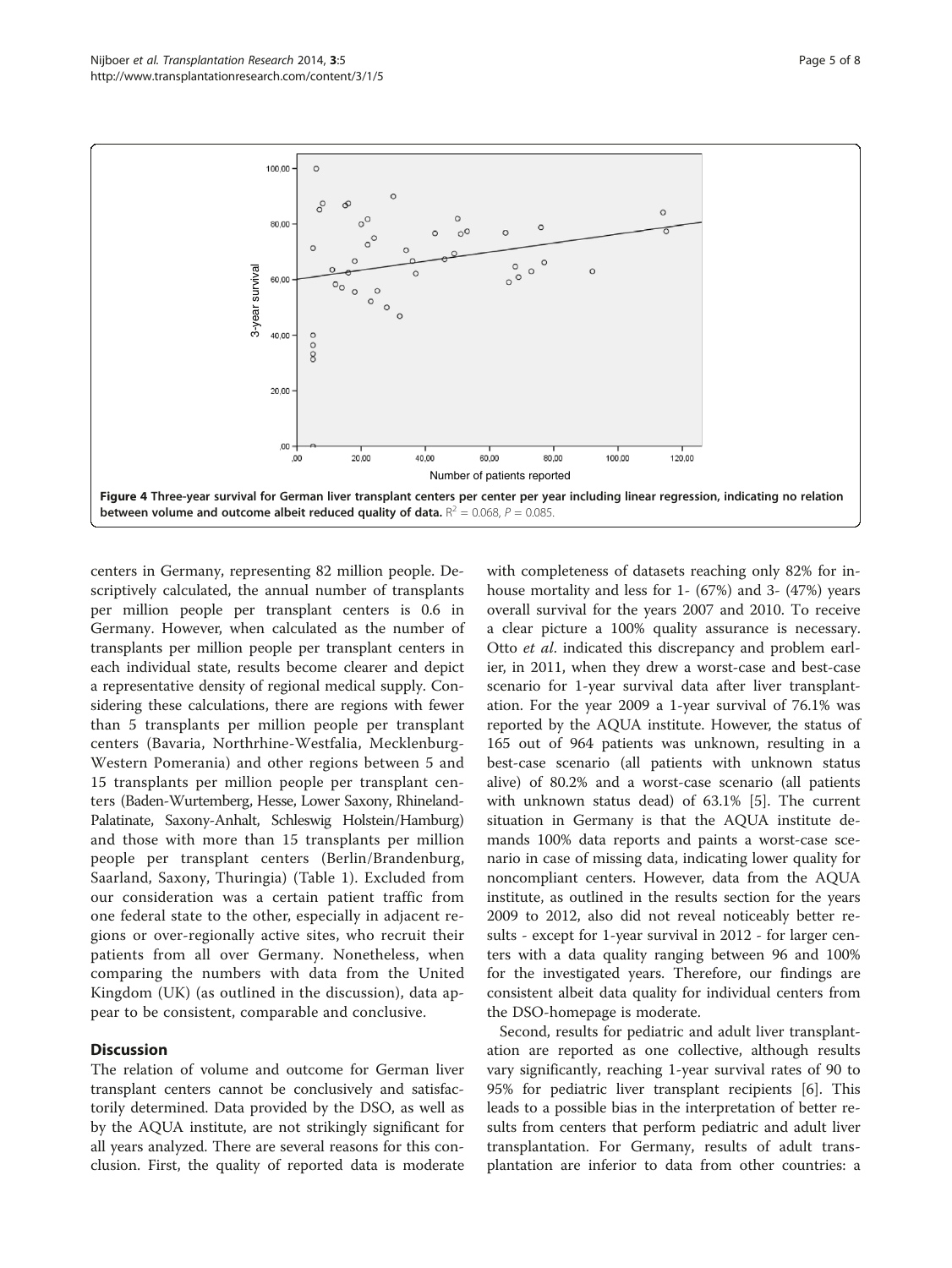| <b>Federal State</b>                                  | Population<br>in Million | LTx programs                                                  | LTx (Living donor liver<br>transplants excluded) |      |             | LTx/Million<br>people/number |
|-------------------------------------------------------|--------------------------|---------------------------------------------------------------|--------------------------------------------------|------|-------------|------------------------------|
|                                                       |                          |                                                               | 2011                                             | 2010 | 2009        | of centers                   |
| <b>Bavaria</b>                                        | 12.6                     | 5 (4 in 2009) (Munich (2), Regensburg,<br>Erlangen, Würzburg) | 156                                              | 166  | 152         | 2.7                          |
| <b>Baden-Wuertemberg</b>                              | 10.8                     | 2 (Heidelberg, Tübingen)                                      | 134                                              | 135  | 145         | 6.5                          |
| Berlin <sup>e</sup> /Brandenburg <sup>f</sup>         | 6.0                      | 1 (Charité Berlin)                                            | 93                                               | 102  | 116         | 17.3                         |
| Hesse                                                 | 6.1                      | 1 (Frankfurt/Main)                                            | 29                                               | 46   | 37          | 6.1                          |
| Mecklenburg-Western<br>Pomerania                      | 1.6                      | 1 (Rostock)                                                   | 5                                                | 5    | $\mathbf 0$ | 2.1                          |
| Lower Saxony <sup>b</sup> /Bremen <sup>a</sup>        | 7.9                      | 2 (Hannover, Göttingen)                                       | 112                                              | 145  | 139         | 8.4                          |
| Northrhine Westfalia                                  | 17.8                     | 5 (4 in 2009) (Essen, Aachen, Münster,<br>Cologne, Bonn)      | 260                                              | 230  | 214         | 2.8                          |
| <b>Rhineland-Palatinate</b>                           | 4.0                      | 1 (Mainz)                                                     | 43                                               | 43   | 42          | 10.8                         |
| Saarland                                              | 1.0                      | 1 (Homburg)                                                   | 15                                               | 31   | 9           | 18.0                         |
| Saxony                                                | 4.1                      | 1 (Leipzig)                                                   | 97                                               | 85   | 79          | 21.2                         |
| Saxony-Anhalt                                         | 2.3                      | 1 (Magdeburg)                                                 | 20                                               | 19   | 7           | 6.5                          |
| Schleswig-Holstein <sup>d</sup> /Hamburg <sup>c</sup> | 4.6                      | 2 (Hamburg, Kiel)                                             | 118                                              | 107  | 125         | 12.7                         |
| Thuringia                                             | 2.2                      | 1 (Jena)                                                      | 49                                               | 56   | 47          | 23.2                         |

#### <span id="page-5-0"></span>Table 1 Overview of liver transplant centers per federal states and the number of transplants per million

People per number of transplant centers for each individual state/region in Germany. Bremen $^a$ , having no own medical faculty was added to Lower Saxony $^{\tt b}$ . Hamburg<sup>c</sup> and Schleswig Holstein<sup>d</sup> as well as Berlin<sup>e</sup> and Brandenburg<sup>f</sup> were combined to one major region each.

multicenter analysis by Weissmuller et al. showed a dramatically worse outcome for liver transplant recipients in the model for end-stage liver disease (MELD) era with declining results in the MELD >30 group [\[7](#page-7-0)]. More than 40% of all patients are transplanted in a status of high urgency or with a MELD >30 in Germany [\[8,9\]](#page-7-0). The rules apply uniformly for all centers in the same way. Moreover, results are not risk adapted for indications. There may be several centers that perform more transplantations with a higher risk and known inferior outcome after liver transplantation, such as patients with hepatitis C virus (HCV) cirrhosis. Other centers may perform more split liver procedures or accept more extended criteria donors and therefore utilize 'unwanted organs', which should also be acknowledged in a risk-adapted outcome report. In our opinion, and in accordance with UNOS-practice, results for pediatric and adult liver transplant programs should be reported separately from each other and should additionally be presented in a raw and risk adapted fashion. Notably, in this analysis, split procedures and living related transplantations (10% per year) were constant and not considered separately in this analysis.

Our analysis did not deliver a statistically meaningful cut-off value for the size of a liver transplant program that is directly associated with beneficial outcome. However, regression analysis indicated a volume and outcome relation for 1-year overall survival when transplant centers performed a higher number of liver transplants. This was confirmed by the AQUA institute analysis providing good to very good data quality and especially showing a more beneficial outcome for larger centers at 1 year after transplantation in 2012. General recommendations for the minimum size of liver transplant centers for providing satisfying outcome vary between 20 and 50 liver transplants per year [[4,](#page-6-0)[10,11\]](#page-7-0). However, there is a broad consensus that scientific reports simply correlating volume and outcome (= survival) are very vulnerable to confounding factors and that variations in results become large and very difficult to interpret [[2\]](#page-6-0).

A more specific look into existing literature assists in overcoming the pure one-dimensional approach to volume and outcome relation. Northup et al. analyzed 9,909 adult liver transplant recipients who were transplanted in the United States (US) after introducing MELD-allocation. They concluded that there is no longer a volume outcome relation for US liver transplant centers. Raw mortality was lower at large centers. But when factors like disease severity and donor and recipient factors were introduced (= risk adaption), the significance was no longer present between low and high volume liver transplant centers [[12\]](#page-7-0). This means that by selection of recipients as well as donors, results - even at smaller sites - may be beneficial for patients requiring a life saving liver transplantation. Vice versa, high volume centers that accept more extended donor criteria organs can obtain satisfying results in their patients and thus utilize the whole available donor pool [[13\]](#page-7-0). Especially for areas in which high-end medical supply is of reduced local availability compared to metropolitan areas, this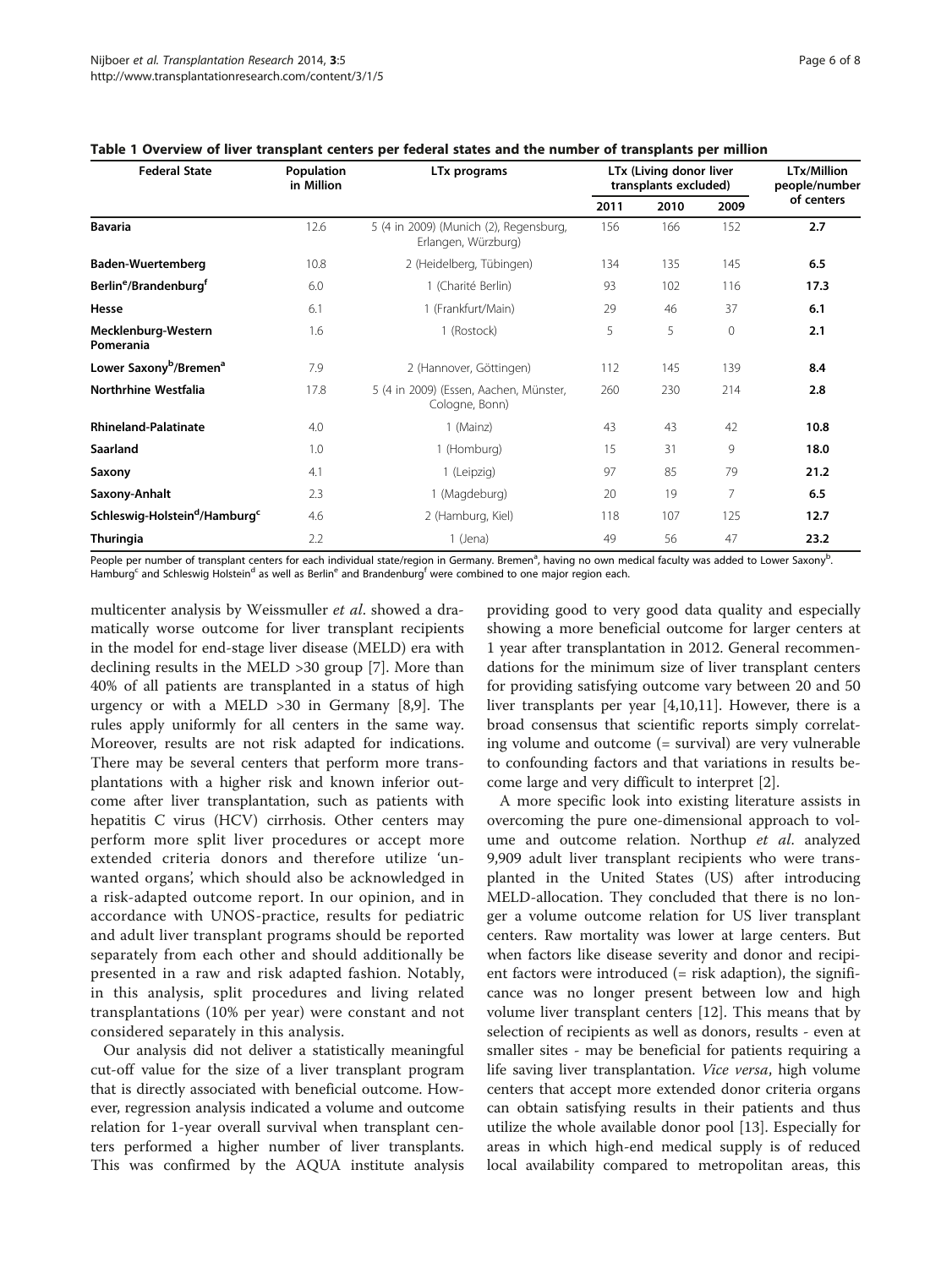<span id="page-6-0"></span>may be a Solomonic way of providing optimal medical care for the majority of people in forms of smaller transplant centers, which have proven that they can also be successful [\[11](#page-7-0)].

To explain this in a more detailed fashion, we analyzed the number of transplants per million people per number of liver transplant centers. In Germany this factor is 0.6, which is less than half compared to the UK with 1.5. In the United Kingdom, numbers of liver transplant centers are limited to currently 7 sites performing 642 liver transplants for 63 million people in 2011 [[14](#page-7-0)]. The factors for each individual region range between 3.6 and 12.8 transplants per million people per number of centers in a region, with only one single region performing less than 5 transplants per year per million people. In Germany there are regions that have five (Bavaria and Northrhine Westfalia) liver transplant centers with factors of 2.7 and 2.1 in the regional supply. Other centers reach factors of 6.5 to 23.2. However, reasons for low factors may be that there are too many transplant centers for too few people or too few liver transplants by single centers in a region with many people. The current situation, however, seems to uncover a heterogeneity in the regional plans of supply with liver transplantations throughout Germany, perhaps owing to the still prestigious and also financially relevant factor for hospitals to run even small transplant programs in highly competitive federal states. Single federal states (for example, Baden-Wurtemberg and Hesse), in whose hands the hospital requirement plan generally is placed by law, decided to limit the number of their liver transplant centers years ago. In other regions, the existence of a single University Hospital - with general ability of providing the required infrastructure to run a liver transplant program - do not face the problem of competing institutions within a Federal State. Other federal states, such as Bavaria or Northrhine-Westfalia, have not yet regulated the number of transplant centers.

## Conclusion

There has to be a consistent and persisting definition of quality for German liver transplant programs that will allow actions on liver transplant centers in case of failure. We propose the definition of a quality catalogue that includes accuracy of reporting to AQUA, success rate represented by 1-year patient and graft survival data [[15\]](#page-7-0), incidence of re-transplantations and audit results. Certification of centers with an evaluated minimum standard infrastructure, structured education of transplant specialists and reconsideration of budgeting of transplant medicine are further important steps that need to be accomplished. A data basis for a time period of, for example, 3 to 5 years, should be collected prospectively and decisions based upon the findings. Risk-

adaption of confounding factors should be performed to present a clearer picture of outcome quality. By this strategy, of balancing urgency and success as defined in the German transplant legislation, the average lab MELD score at the time point of transplantation may be reduced because outcome will be a major focus of centers in indicating transplantations [[8\]](#page-7-0). We further propose to report results from pediatric liver transplant programs separately from adult liver transplantation. Politicians and medical representatives are encouraged to explore an optimal balance between regional supply of medically underprivileged regions and a reasonable number of transplant centers delivering the best quality medical care for the population. This may also include highly specialized centers that for example focus on complex treatment of oncologic patients in which a treatment option is transplantation (model of the Italian Cancer Institute of Milan). Only by improving outcome through amending the current system, optimizing patient care and allocation practice, will society be willing to support transplant medicine through donations of organs in case of brain death, as the most critical corner point in this system.

#### Abbreviations

AQUA: Institute für angewandte Qualitätsförderung und Forschung im Gesundheitswesen; AUC: area under the curve; CI: confidence interval; DSO: German organ procurement organization; HCV: hepatitis C virus; MELD: model for end-stage liver disease; ROC: receiver operating characteristics; UK: United Kingdom; US: United States.

#### Competing interests

The authors declare that they do not have any competing interests.

#### Authors' contributions

AN collected data and wrote parts of the manuscript, performed literature research. FU generated the idea of the project and gave significant intellectual input in revising the manuscript. WB generated the idea of the project, performed literature research and gave significant intellectual input in revising the manuscript. AS generated the idea of the project, collected, analyzed and interpreted data and wrote parts of the manuscript. All authors read and approved the final manuscript.

#### Received: 23 April 2013 Accepted: 8 January 2014 Published: 10 February 2014

#### References

- 1. Amato L, Colais P, Davoli M, Ferroni E, Fusco D, Minozzi S, Moirano F, Sciattella P, Vecchi S, Ventura M, Perucci CA: [Volume and health outcomes: evidence from Systematic Reviews and from evaluation of Italian hospital data]. Epidemiol Prev 2013, 37(2–3 Suppl 2):1–100.
- 2. Halm EA, Lee C, Chassin MR: Is volume related to outcome in health care? A systematic review and methodologic critique of the literature. Ann Intern Med 2002, 137:511–520.
- 3. DSO homepage. [http://www.dso.de/infocenter/krankenhaeuser/](http://www.dso.de/infocenter/krankenhaeuser/transplantationszentren.html) [transplantationszentren.html.](http://www.dso.de/infocenter/krankenhaeuser/transplantationszentren.html)
- 4. Edwards EB, Roberts JP, McBride MA, Schulak JA, Hunsicker LG: The effect of the volume of procedures at transplantation centers on mortality after liver transplantation. N Engl J Med 1999, 341:2049-2053
- 5. Otto G, Lohse AW: [Lack of data relevant for German transplantation medicine]. Z Gastroenterol 2011, 49:1549–1552.
- 6. Kim WR, Stock PG, Smith JM, Heimbach JK, Skeans MA, Edwards EB, Harper AM, Snyder JJ, Israni AK, Kasiske BL: OPTN/SRTR 2011 Annual Data Report: liver. Am J Transplant 2013, 13(Suppl 1):73–102.